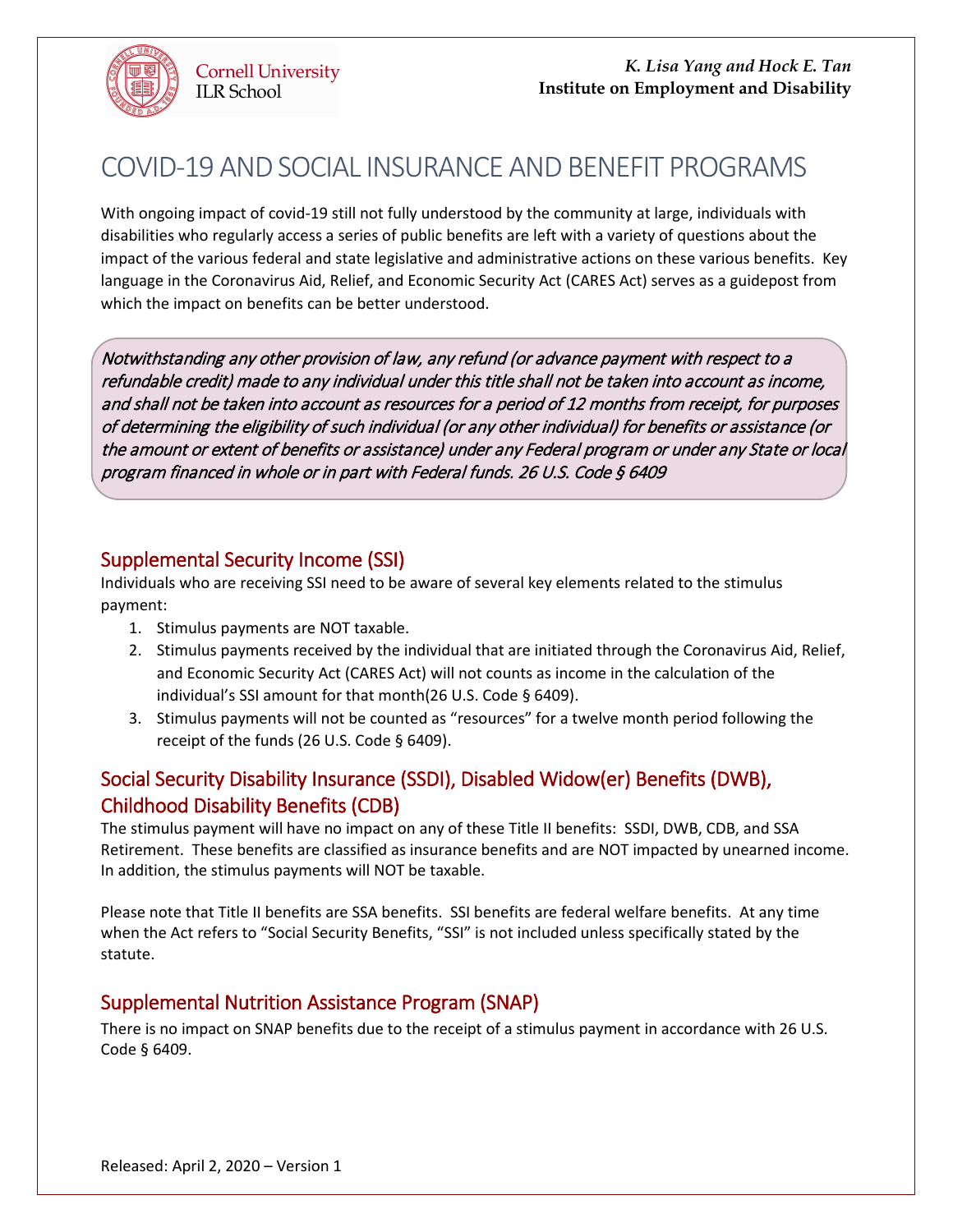

**Cornell University ILR School** 

#### *K. Lisa Yang and Hock E. Tan* **Institute on Employment and Disability**

# Housing and Urban Development (HUD)

There is no impact on HUD rent subsidies due to the receipt of the stimulus funds. Further, HUD housing does not consider an individual's resources. Only the income produced by the resource, bank interest, is considered by HUD. *\*Please check your state rules concerning and state public housing in which an individual may be living.*

HUD has also extended a "tailored set of mortgage payment relief options for single family homeowners with FHA-insured mortgages". "Effective immediately for borrowers with a financial hardship that makes them unable to pay their mortgage due to the COVID-19 National Emergency, mortgage servicers must extend deferred or reduced mortgage payment options - called forbearance - for up to six months, and must provide an additional six months of forbearance if requested by the borrower"<sup>[1](#page-1-0)</sup>.

### **Medicaid**

In all states that have accepted th[e Federal Medical Assistance Percentage \(FMAP\)](https://www.medicaid.gov/state-resource-center/downloads/covid-19-section-6008-faqs.pdf) 6.2% increase from the federal government (only NYS is in question), Medicaid recipients who received benefits before the COVID-19 crisis, or become eligible during the crisis cannot be terminated from Medicaid.

On a case by case basis, states may change the category or eligibility, e.g., from regular Medicaid to 1619(b) or Medicaid Buy-In for Working People with Disabilities (MBI-WPD), but terminations of coverage will not be allowed.

## **Medicare**

The stimulus payment will have no impact on Medicare premiums or eligibility. Medicare Savings Plans (MSPs), those programs that see Medicaid paying all or part of Medicare premiums for Parts B and D, and in some cases co-pays and deductibles, will also not be impacted by the stimulus payments in accordance with above language (26 U.S. Code § 6409).

# Temporary Assistance for Needy Families (TANF)

In accordance with the language in 26 U.S. Code § 6409, the stimulus payment will have no impact on TANF [eligibility](https://www.benefits.gov/benefit/613) or resource levels for a 12 month period from receipt of the funds.

# Unemployment Insurance (UI)

Each state is responsible for establishing its own UI benefits eligibility. In general, individuals qualify when:

- $\checkmark$  Are unemployed through no fault of your own. In most states, this means you have to have separated from your last job due to a lack of available work.
- $\checkmark$  Meet work and wage requirements. You must meet your state's requirements for wages earned or time worked during an established period of time referred to as a "base period." In most states, this is usually the first four out of the last five completed calendar quarters before the time that your claim is filed.
- $\checkmark$  Meet any additional state requirements. Find details of your [own state's program.](https://www.careeronestop.org/LocalHelp/UnemploymentBenefits/find-unemployment-benefits.aspx) <sup>[2](#page-1-1)</sup>

<span id="page-1-0"></span> <sup>1</sup> HUD (2020, April 1). *HUD issues new CARES act mortgage payment relief for FHA single family homeowners.* HUD [https://www.hud.gov/press/press\\_releases\\_media\\_advisories/HUD\\_No\\_20\\_048](https://www.hud.gov/press/press_releases_media_advisories/HUD_No_20_048)

<span id="page-1-1"></span><sup>2</sup> DOL (2020, April, 2). *How do I file for unemployment insurance?* DOL <https://www.dol.gov/general/topic/unemployment-insurance>